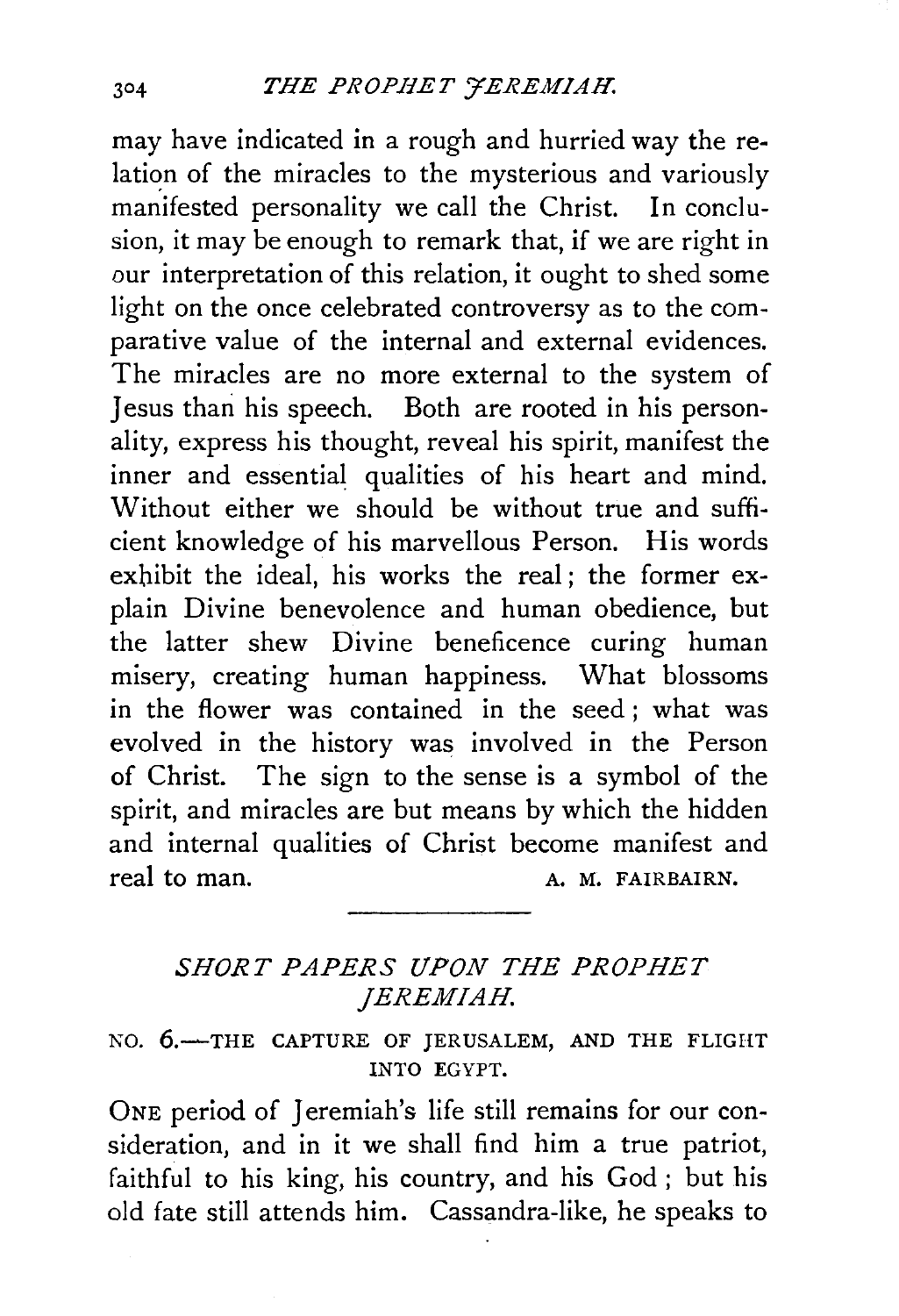unwilling ears. None heed his warnings, and at length he passes away. There is no certain record of his death, but the want of order evident in his prophecies, and the existence of a different arrangement and of important variations in the Septuagint Version, make the tradition not improbable that he met with a violent death, and closed his labours, not unfittingly, with the crown of martyrdom.

Most interesting is the contrast between the king and the prophet during the long siege of Jerusalem. Zedekiah seems to have been a well-meaning man. None of the vices which disgraced Jehoiakim are attributed to him ; and his respect for Jeremiah, and his wish to obey him, are manifest in all his conduct. But he was feeble and irresolute, and entirely destitute of real earnest zeal for Jehovah. There was nothing in him to make him ready to suffer in the cause of right and truth. And· so he went with the stream, and brought upon himself, by want of purpose and steadfastness, greater sufferings than he would have incurred by a more manly course.

Doubtless he had fallen upon evil days, when nothing but a will of stern determination could have maintained the full authority of the crown. It is one of the worst effects of war that it weakens the influence of all those whose power depends upon custom and law, and substitutes for them the fierce energy of men of physical vigour, whose bodily strength and violent passions are sure to come to the front when all the restraining influences.of order and of constitutional government have ceased to regulate society. So in the first Chapter of the Book of Isaiah, where the state of things in Hezekiah's days immediately after the invasion of Sen-VOL. VIII. 20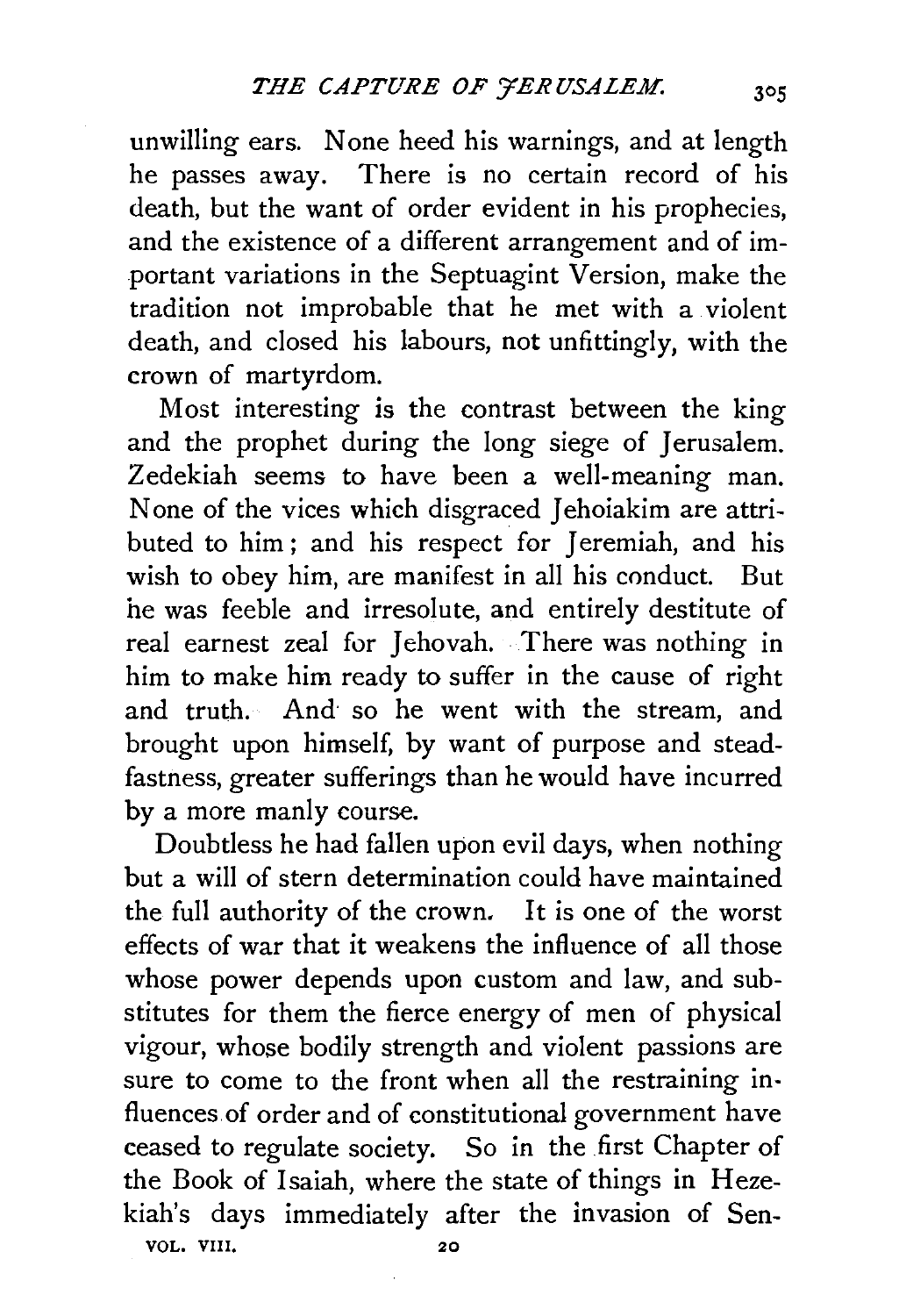nacherib is vividly pourtrayed, the prophet describes Jerusalem as "full of murderers," and her "princes as rebellious and companions of thieves." Even worse was the state of things in Zedekiah's time. In the general distress caused by the Chaldæan invasions it was easy for military adventurers to enlist under their banners troops of lawless men ; and by such persons all power seems to have been usurped, and after Zedekiah's death these captains completed the ruin of their country.

A man of strong will and great mental vigour might have curbed these rough soldiers, who had their merits, but who, when left to themselves, used their strength only for their own private ends. Zedekiah had only good intentions, and those of the feeblest kind ; and so during the siege of Jerusalem we see in him the picture of one hopelessly at fault, and incapable of making any sustained effort to control the course of affairs. Yet so impressed was he with Jeremiah's energy and firmness, and so convinced was he of the righteousness of his cause, that at least he did what he could for his preservation. He even attempted more. When, at the beginning of his ninth year, news came that the Chaldæan army had started on its march against Jerusalem, a wave of deeper and more subdued thought swept over the city; and the king tried to use this more manageable state of feeling for a good purpose. The wealthy people had taken advantage of the general distress to reduce their brethren to slavery. Many, doubtless, had perforce parted with their liberty to obtain food for themselves and their children. And when the great landowners crowded into the city, to seek protection behind its fortifications, we may well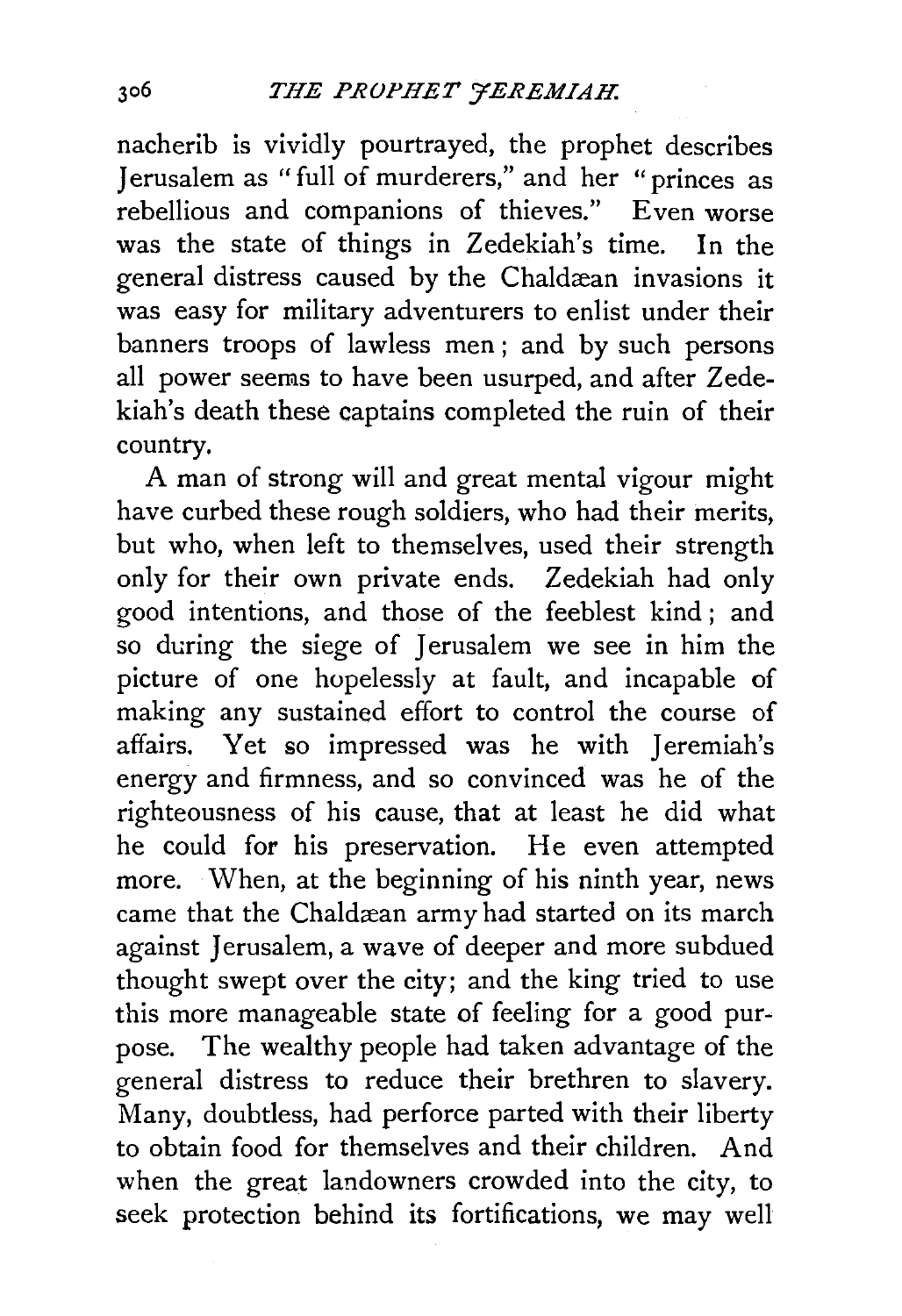believe that the priests and better-disposed citizens of Jerusalem beheld with indignation the gangs of male and female slaves who formed their retinue. And not religion only, but patriotism, demanded that these injured people should be set free. Their large numbers would make their presence a difficulty and a danger, while, if manumitted and well treated, they would become a valuable addition to the forces available for the city's defence. Zedekiah therefore made a covenant with the princes, and issued a general proclamation of liberty (Chap. xxxiv. 8, 9). Alas! in the summer of that same year, Pharaoh-Hophra left Egypt at the head of a great force, apparently for the purpose of relieving Jerusalem (Chap. xxxvii. 5). The Chaldæan army for a brief season raised the siege; and, with inconceivable meanness and folly, the princes withdrew the precious boon, and placed the foul yoke again upon the necks of men as free-born as themselves. The act was committed in violation of the king's wishes and commands, and was reproved by the prophet with becoming severity. But what can we think of a king who allowed himself thus to become a mere puppet in the hands of others ? Justly God withdrew the promise given to him in Chapter xxxiv.  $3-5$ , and included Zedekiah in the general denunciation of punishment pronounced in Verses 17-21. He had allowed himself to be terrified into annulling a righteous decree, and must therefore share the fate of those to whose act he had consented.

Among these fierce captains the position of Jeremiah daily became more trying. In their view he was an unpatriotic traitor, who weakened the hands of the men of war. Their sole chance, no doubt they argued,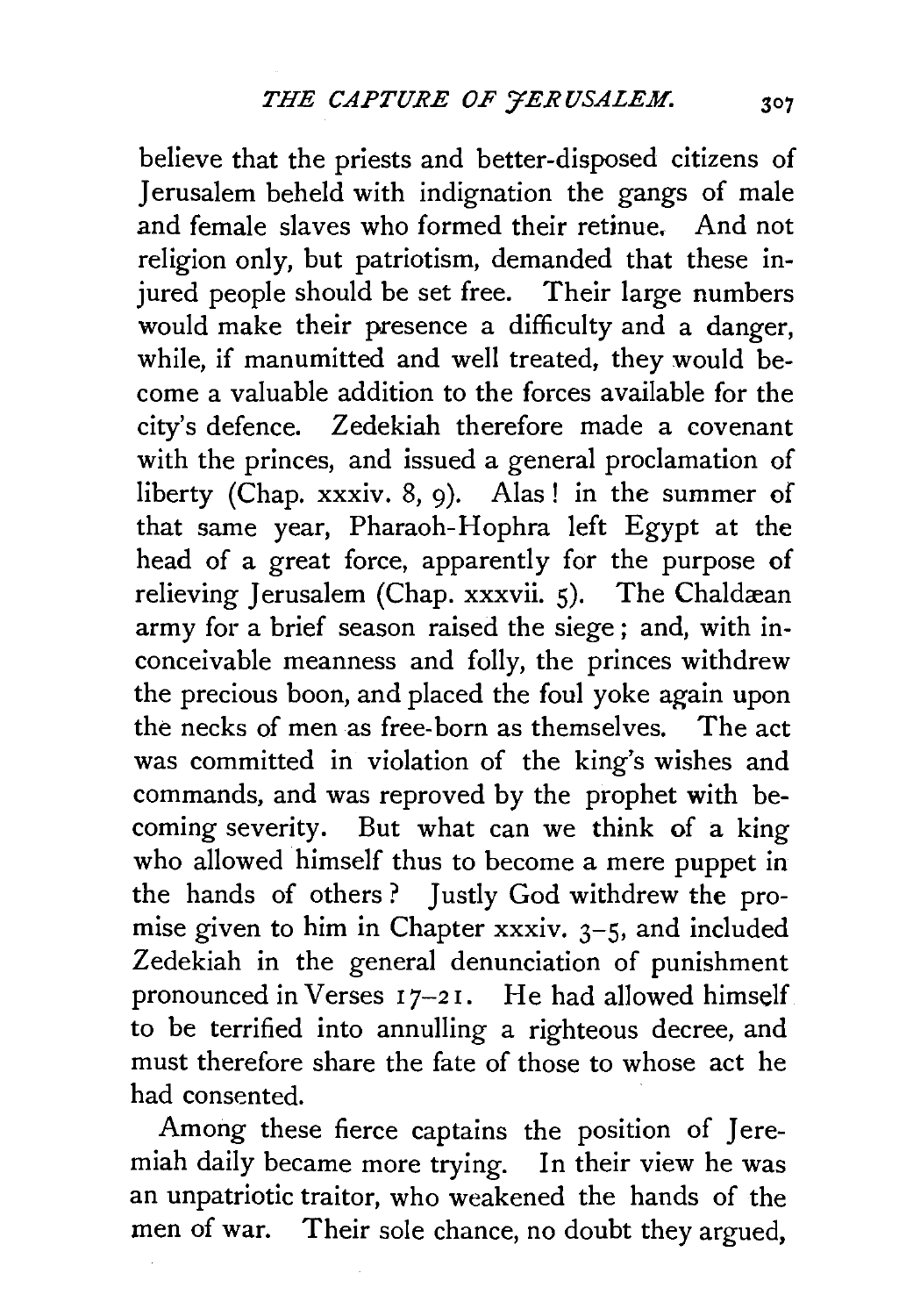lay in the stubbornness of their defence, and prophets had always before encouraged Israel to trust to the very last in their Jehovah. Had not mighty hosts often been routed by the valour of a few ? Was not their history full of glorious instances of deliverance wrought by valiant and self-reliant men ? What was the meaning of this new tame lesson of submission ? Why did he bid them "go forth," and yield themselves to the king of Babylon ? And how dare he call Nebuchadnezzar "the servant," *i.e.,* the vizier of Jehovah ? The earnest and really religious men, who in old times would have been the very centre of resistance, and have fought like lions in the field, were now unnerved, and Jeremiah's teaching was the cause. He spoke the truth, but they looked only at expediency. And soon the opportunity came for venting their displeasure, and gladly they took advantage of it.

In the temporary lull of matters which followed upon the departure of the Chaldæan army, for the purpose of driving back the Egyptian king, Jeremiah went forth one day on a visit to his native city, Anathoth. He went thither in the company of many others, "in the midst of the people" (Chap. xxxvii. 12); and his purpose was an intelligible one, namely, to obtain a supply of provisions. For the words " to separate himself thence" really mean "to receive thence his share," doubtless in some division of the produce of the priests' lands to which he was entitled. But the bare fact that he was attempting to leave Jerusalem was enough for the captains. We have ourselves seen how unreasonable even well-disposed people become in time of siege. Everybody is a spy and a traitor to their excited imaginations. How much more then would suspicion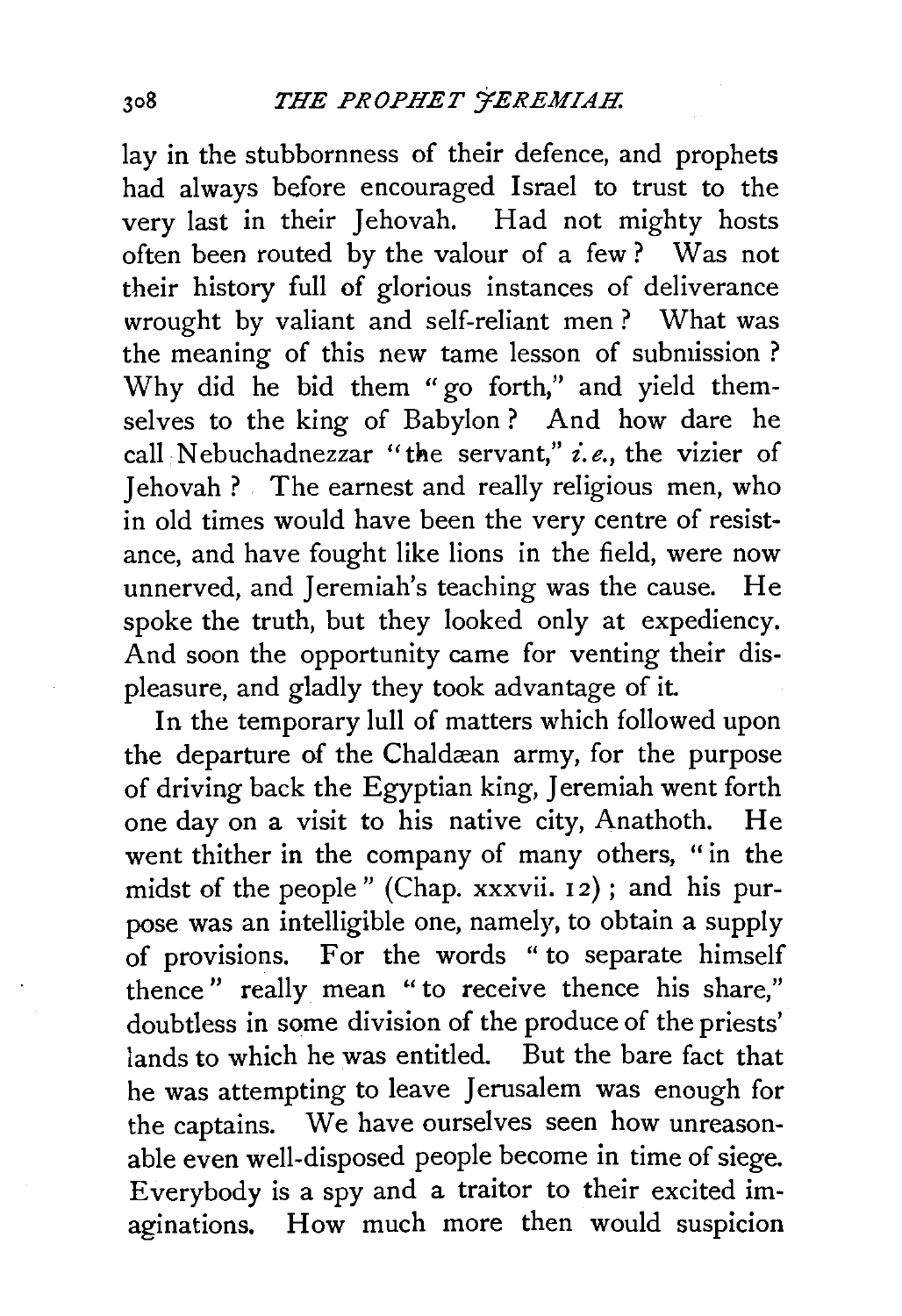rest upon one known to have friendly feelings towards the besiegers. At such times there is no orderly trial, and the prophet might congratulate himself that he was not at once put to death. As it was, he was thrust into one of those underground excavations, with arched roofs, and rude pillars for their support, of which Captain Warren has discovered several in the recent researches made at Jerusalem. One of these, connected with the official residence of Jonathan, the secretary of state, was filled with cells, and used as a public prison (Chap. xxxvii. 15, 16). And here Jeremiah remained "for many days," the Hebrew expression for a period of long but indefinite duration.

From this miserable prison he was at length delivered, for Zedekiah clung to the remembrance of him; and when the Chaldæans pressed the siege, and things began to look · dark and ominous, he had him secretly brought to a room in the royal palace, and there he asked him for some tidings from God. He heard the same hopeless answer, that he must fall into the hands of the king of Babylon. But it raised no anger, for it spake only Zedekiah's own convictions ; and he respected the prophet's truthfulness, and gave him henceforward roomy quarters in the court of the guard, and a daily supply of food (Chap. xxxvii. 2 1). And here Jeremiah did encourage the people, not with false hopes of successful warfare, however, but with a prospect of better things to come. For to this period belongs the cheerful prophecy contained in Chapten;  $xxx - xxx$ iii

For such distant prospects the captains had no appetite, and as the defence daily grew more hopeless, they became indignant that Jeremiah should be in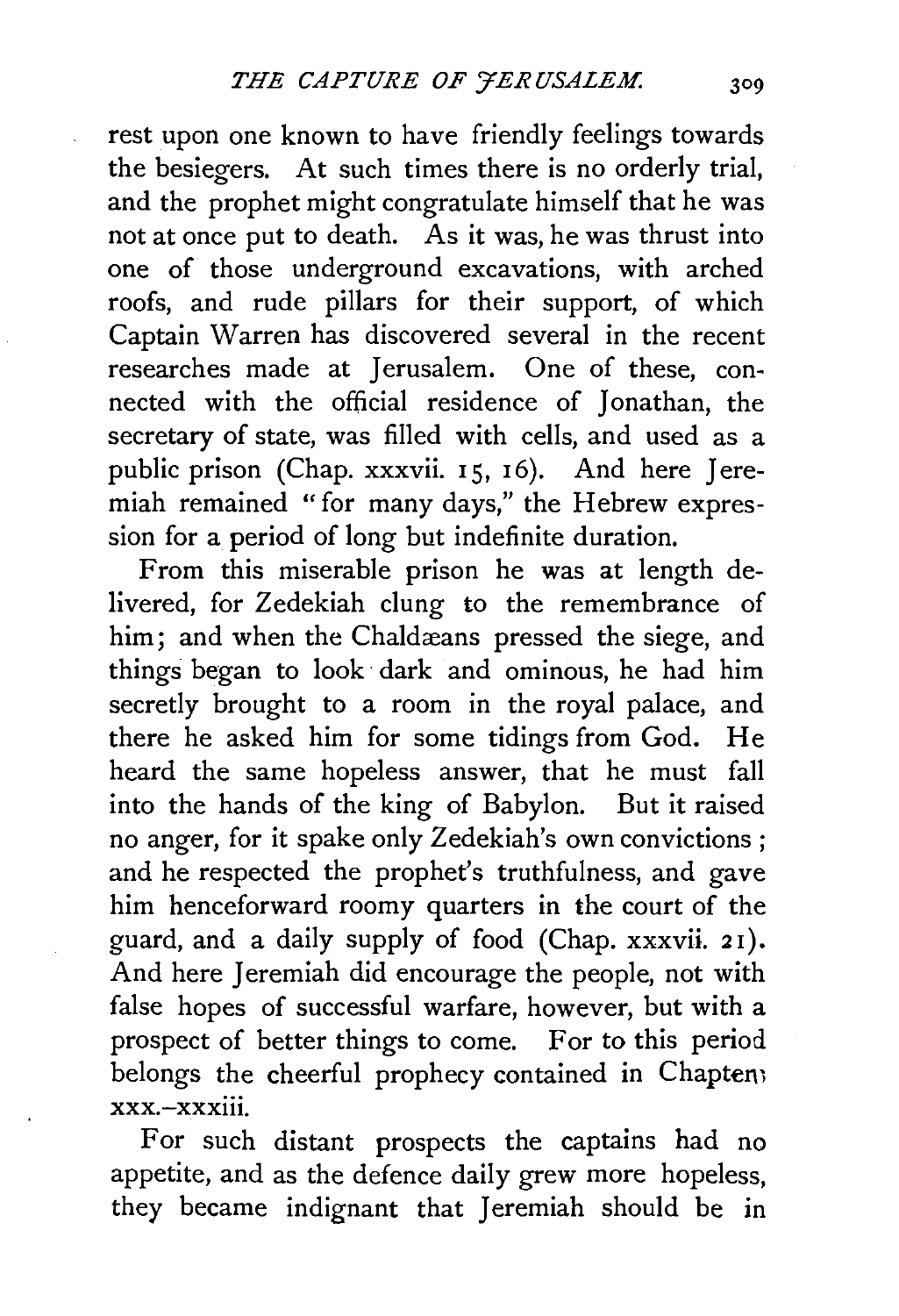quarters which brought him into daily contact with the soldiery, and clamoured for his death. Weak as usual, Zedekiah gave way, but with words which shewed his displeasure, " The king is not he that can do any thing against you" (Chap. xxxviii. 5). It was a confession that the royal authority was gone, and that all power rested with the prætorian guard. But what cared they for plaintive words? Now, every house in Jerusalem had its cistern for collecting and storing up water during the rainy season. Into one of these, still damp, and with its bottom choked with fetid mire, they let down the prophet, unwilling actually to shed his blood, but determined that he should perish miserably. But a negro eunuch did that which the king could not do. Bending the king's pliant mind the other way, he obtained from him thirty men, enough to overpower all resistance, and with them he rescued the prophet from his evil plight : and the princes meddled with him no more.

A painful picture follows of the poor king's utter irresolution. He arranges for a secret meeting with Jeremiah; and the prophet, truthful and straightforward as ever, repeats his old lesson of the necessity of submission. Even yet at the last hour he might save his own life, and the lives of his children, and rescue the city and temple from the flames. And as ridicule will often prevail with people too feeble to listen to reason and argument, the prophet tells him that ere long the women will deride his weakness with the satirical  $song:$ 

> Thy friends have urged thee on, and prevailed upon thee : Thy feet are stuck in the mire; they have turned back.<sup>1</sup>

> > <sup>2</sup> Jer. xxxviii. 22.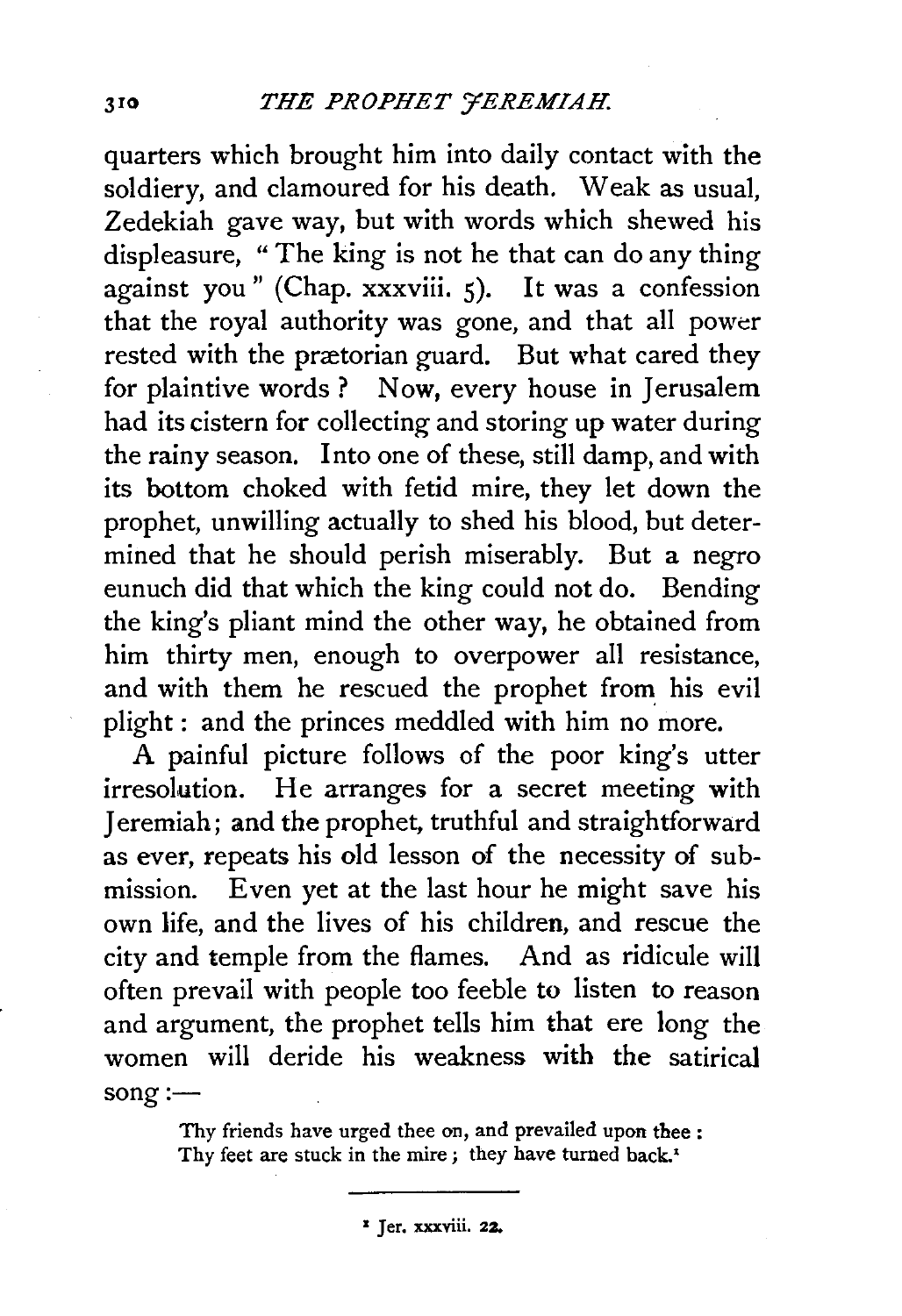Zedekiah felt all the truth of these words. The captains were thus forcing him on, and would leave him in the lurch ; but like some wounded animal, powerless to extract the arrow that is rankling in its side, the king can only hide himself away, and leave matters to take their own course. And so he bids Jeremiah keep their conversation secret, and sadly feels that he has not the courage to do the one act that would save himself and his country.

A few days afterwards, he was captured in the plain of Jericho, and carried to Riblah in the land of Hamath, on the northern boundary of Palestine, to receive his sentence from Nebuchadnezzar's own mouth. It was ruthless enough. His sons and the princes of Judah were slaughtered in his presence, and then his own eyes were put out, that no happier vision might efface the remembrance of the last sad spectacle on which he had gazed. Finally he was carried to Babylon, and there immured in a prison, which, from the word used in the Hebrew (Chap. lii. 11), was a place of severer treatment than that in which Jehoiachin was still confined.

And Jeremiah's own fate was at first painful enough. He was dragged in chains to Ramah, about five miles distant from Jerusalem, and with other prisoners of war paraded there before the Chaldæan generals, whose business it was to select such as seemed fit to be carried as settlers to Babylon, while the rest were left either to be the spoil of war for the soldiery, or be put to death. But he is there recognized, and the choice given him, either of spending the rest of his life in honour at Babylon, or of casting in his lot with Gedaliah, who had just been appointed governor of the conquered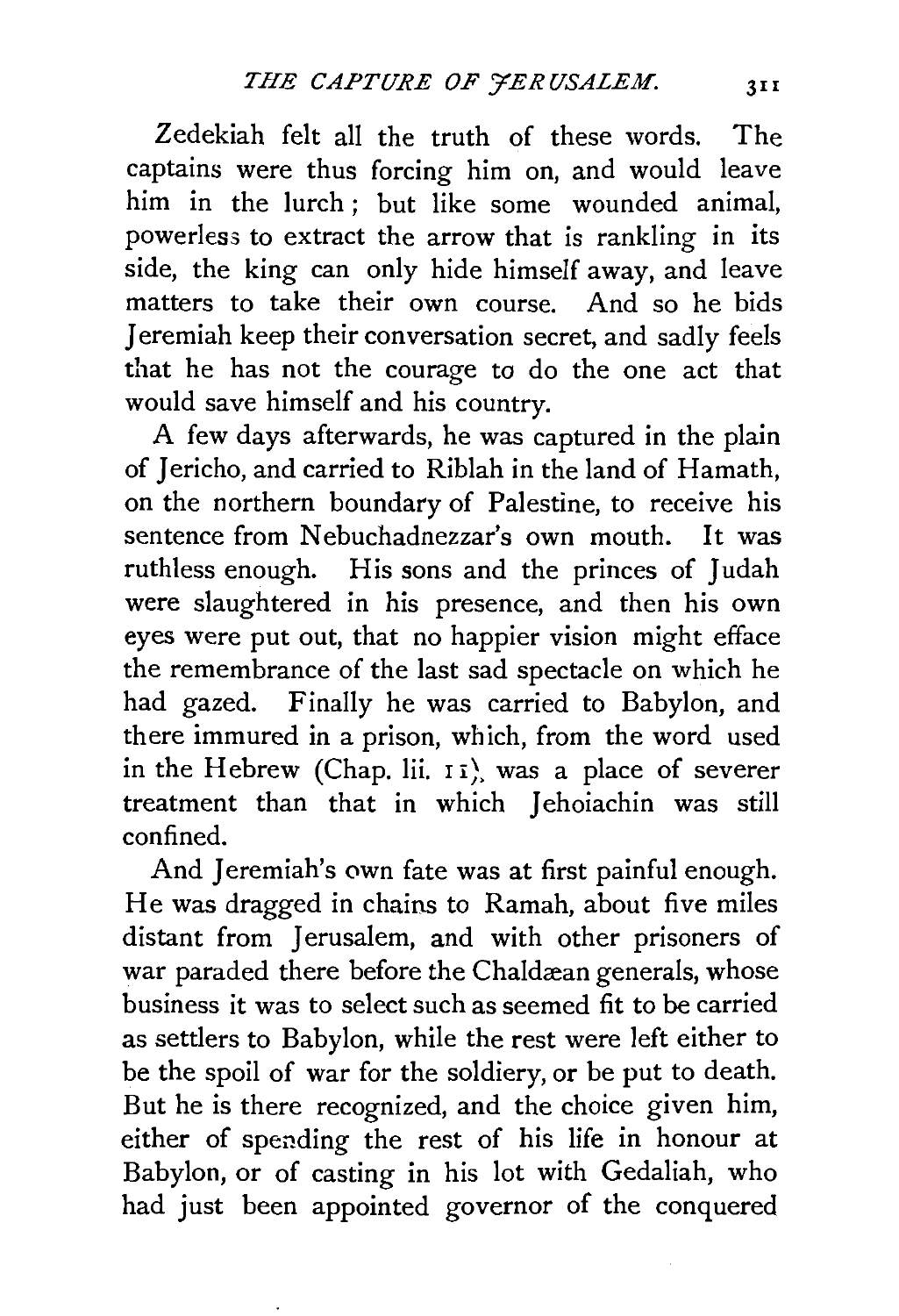land. Now there was much to suggest to Jeremiah the desirableness of the former course. The exiles at Babylon were now the true Church. Everything in the future depended upon their piety : and how could the prophet be better employed than in building them up in the faith ? And what happiness might he not look for under the fostering protection of Daniel, who was now fast rising into power ? Like a true patriot, he chose the other course. Gedaliah was the son of his old protector, Ahikam, and the grandson of Shaphan, the friend of his own revered father, the high priest Hilkiah. His government gave the land its last chance. The wretched remnant of the Jews would feel confidence in him, and Jeremiah felt bound to give him the full weight of his support. If all went well for a few months, there might soon be in the lands now ravaged by war a small but prosperous and wellregulated community. It was not so to be. The land was to keep its Sabbaths : the sword was to devour the last remains of the condemned and sinful race. And so a conspiracy was formed against the good and trusting Gedaliah, and before two months had passed he was basely murdered by Ishmael, a prince of the blood royal, who preferred the utter ruin of his country to the chance of seeing it revive under the just rule of one not of the kingly stock.

It is very possible that this violent act of Ishmael contributed to that virtual dethronement of the house of David which took place at Babylon. For though we find Zerubbabel treated with the utmost respect after the return from exile, yet he was never entrusted with real power. To the remnant of the Jews at the time it was utter ruin. All sense of security was de-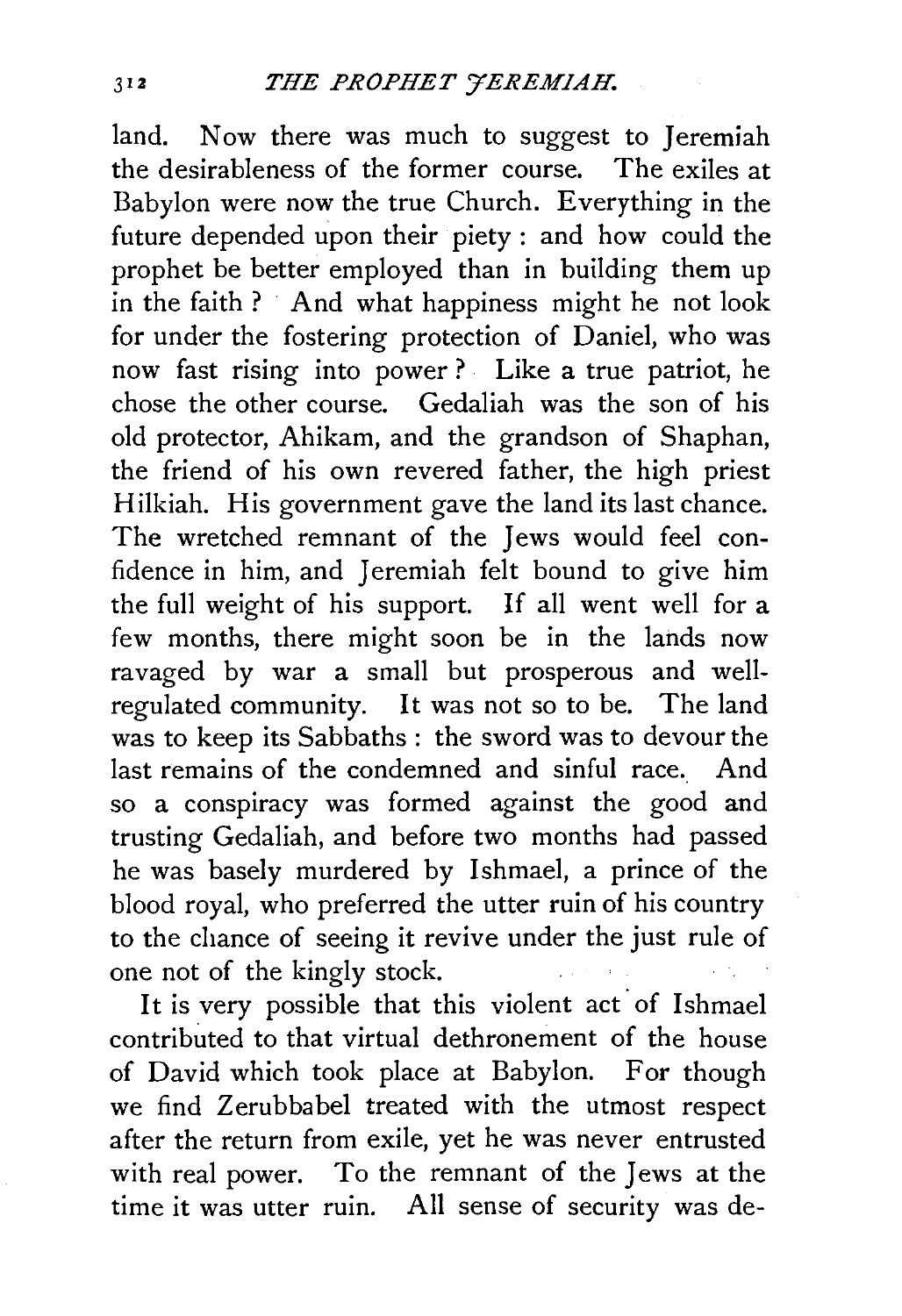stroyed. There was no one to take Gedaliah's place, and a panic prevailed everywhere, and not without reason: for who could tell how severely the Chaldæans might avenge the murder of their deputy ? The captains, at whose head was Johanan, the son of Kareah, an able, but unscrupulous man, who had foreseen and warned Gedaliah of Ishmael's treachery, and asked leave to put him quietly out of the way (Chap. xl.  $14$ , 1 5), had no policy but one of self-preservation. They consulted indeed the prophet, and he solemnly assured them that if they remained in Judæa there would be peace for them and security, while in Egypt there would be famine only and pestilence and the sword. Worldly policy told them the contrary. As valiant soldiers, their services would be prized by Pharaoh. War between him and Nebuchadnezzar was inevitable. A powerful body of brave Jewish swordsmen would be sure of high pay and promotion, and permanent settlement. And so they set the prophet's warning at defiance, and went down into Egypt, and left their country a prey to utter anarchy. Every one who could drag himself after them followed their example, and Judæa was denuded of its last inhabitant. But they did not find in Pharaoh the friend they had expected, and want and misery soon wasted their ranks. The fate which Jeremiah had predicted overtook them, and the Jews who subsequently peopled Egypt in such large numbers were the descendants, not of these fugitives, but of settlers invited thither by Alexander and the Ptolemies.

In Chapters xliii. and xliv. we find Jeremiah, who had been dragged to Tahpanhes by the captains, pursuing there the same straightforward course, warning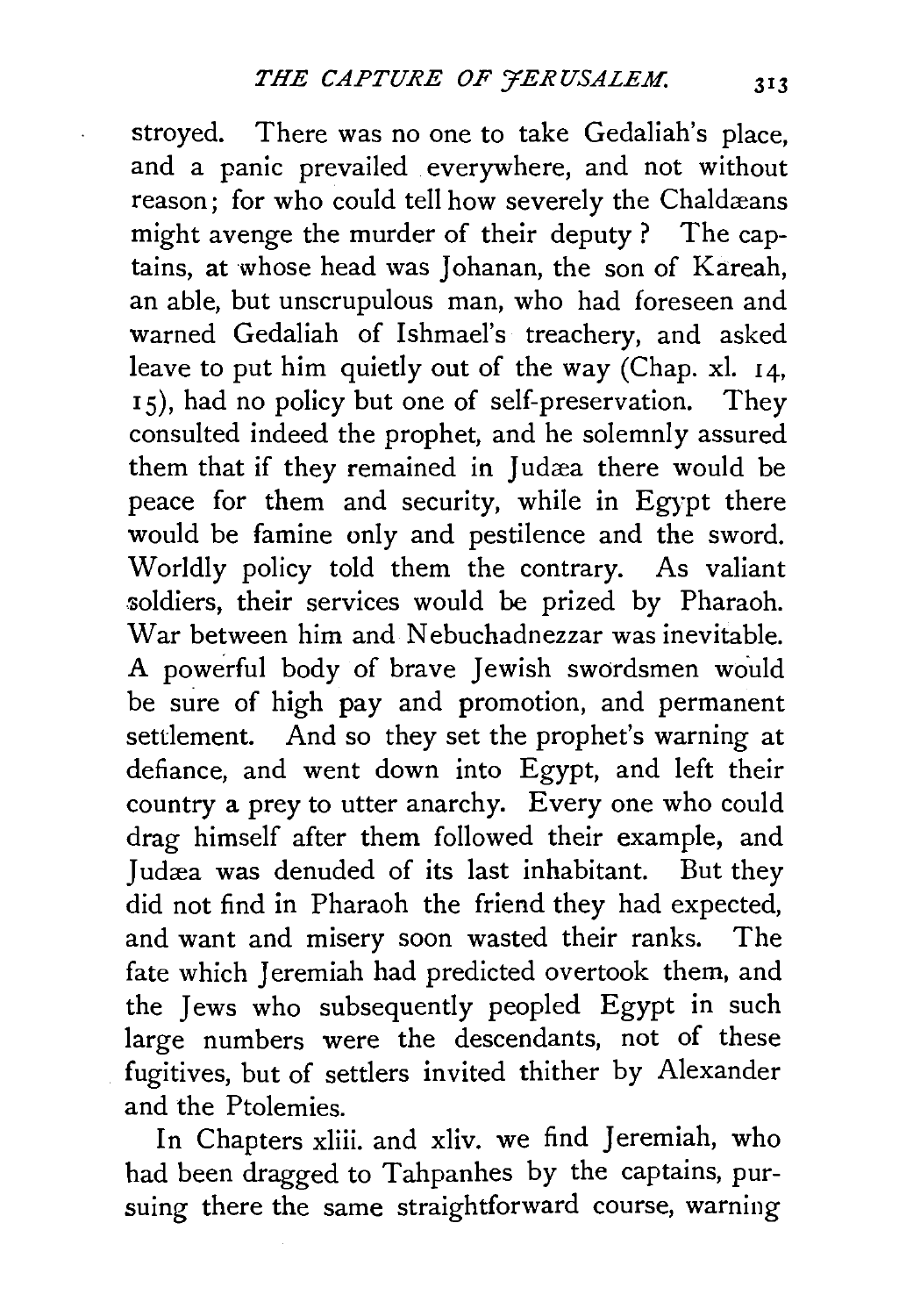the people in earnest terms of the sure consequences of their persistence. in sin, but met by steady resistance and obloquy on their part. The same insensate idolatry of the powers of nature, which in old times had fascinated them in Judæa (Chap. vii. 18), still exercised over them its baleful influence (Chap. xliv. 1 7). The pure, spiritual, truth-loving worship of Jehovah had no attractions for a sensual people: in its stead they gave their hearts to the Queen of Heaven, that is, the moon, whose soft radiance was the symbol of voluptuous and wanton rites. The women seem to have devoted themselves to this lewd service with fanatical zeal, while their husbands looked on with indifference, and seem *to* have lost all sense of religion for themselves. And thus the record of Jeremiah's life closes with a stern and earnest rebuke of their persistence in evil-doing; and an early Christian tradition, recorded by Tertullian and Jerome, tells us that at Tahpanhes he met with a martyr's fate. For the Jews, irritated by his constant protests against their misdoings, and his unflinching denunciations of evil, rose up against him, and stoned him to death.

Taken all in all, no nobler character than that of Jeremiah meets us in the Old Testament, nor one more worthy to be a type of Christ. At the cost of the most intense personal suffering, with his heart ever rent with the deepest anguish, he steadily persisted in the path of duty. Borne up by no hopes, with no spirit-stirring call to manly resistance on his lips, the bearer of a message of despair, like Dante, brokenhearted at the sure vision of his country's ruin, he never flinched from the performance of a task which brought him nothing but contumely and suffering, made